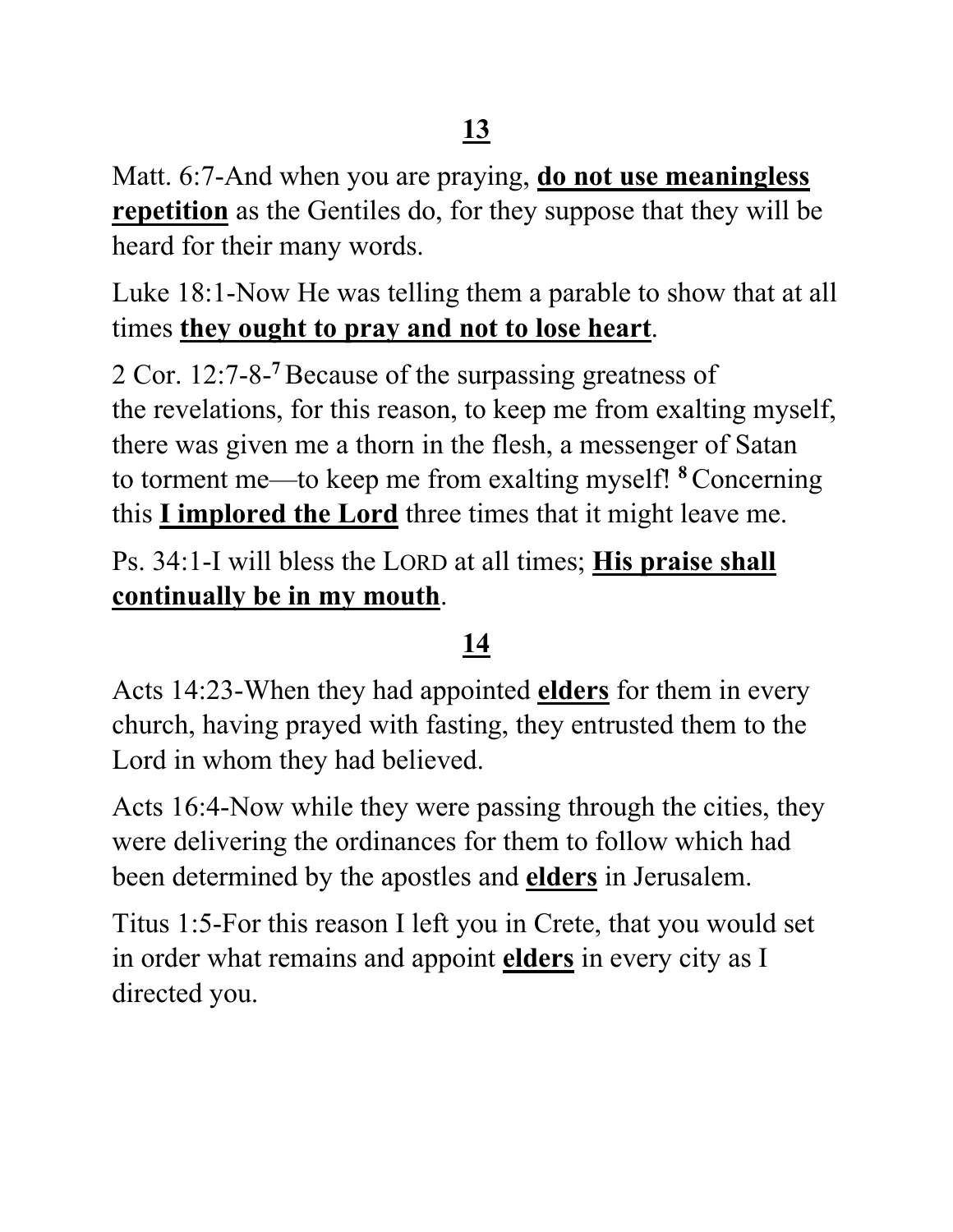Philip. 1:1-Paul and Timothy, bond-servants of Christ Jesus, To all the saints in Christ Jesus who are in Philippi, including the **overseers** and deacons.

Acts 18:8-**Crispus, the leader of the synagogue**, believed in the Lord together with his entire household; and many of the Corinthians, as they listened *to Paul*, were believing and being baptized.

Mark 6:13-And they were casting out many demons and were **anointing with oil many sick people** and healing them.

## **15**

Isa. 53:5-But He was pierced for our offenses, He was crushed for our wrongdoings; The punishment for our well-being *was laid* upon Him, And by His wounds we are **healed**.

1 John 5:14-This is the confidence which we have before Him, that, **if we ask anything according to His will**, He hears us.

Gal. 4:13-but you know that it was because of a **bodily illness** that I preached the gospel to you the first time.

2 Cor. 12:7-10- **<sup>7</sup>**Because of the extraordinary *greatness* of the revelations, for this reason, to keep me from exalting myself, there was given to me a thorn in the flesh, a messenger of Satan to torment me—to keep me from exalting myself! **<sup>8</sup>**Concerning this I pleaded with the Lord three times that it might leave me. **<sup>9</sup>** And He has said to me, "**My grace is sufficient for you, for power is perfected in weakness**." Most gladly, therefore, I will rather boast about my weaknesses, so that the power of Christ may dwell in me. **<sup>10</sup>** Therefore I delight in weaknesses,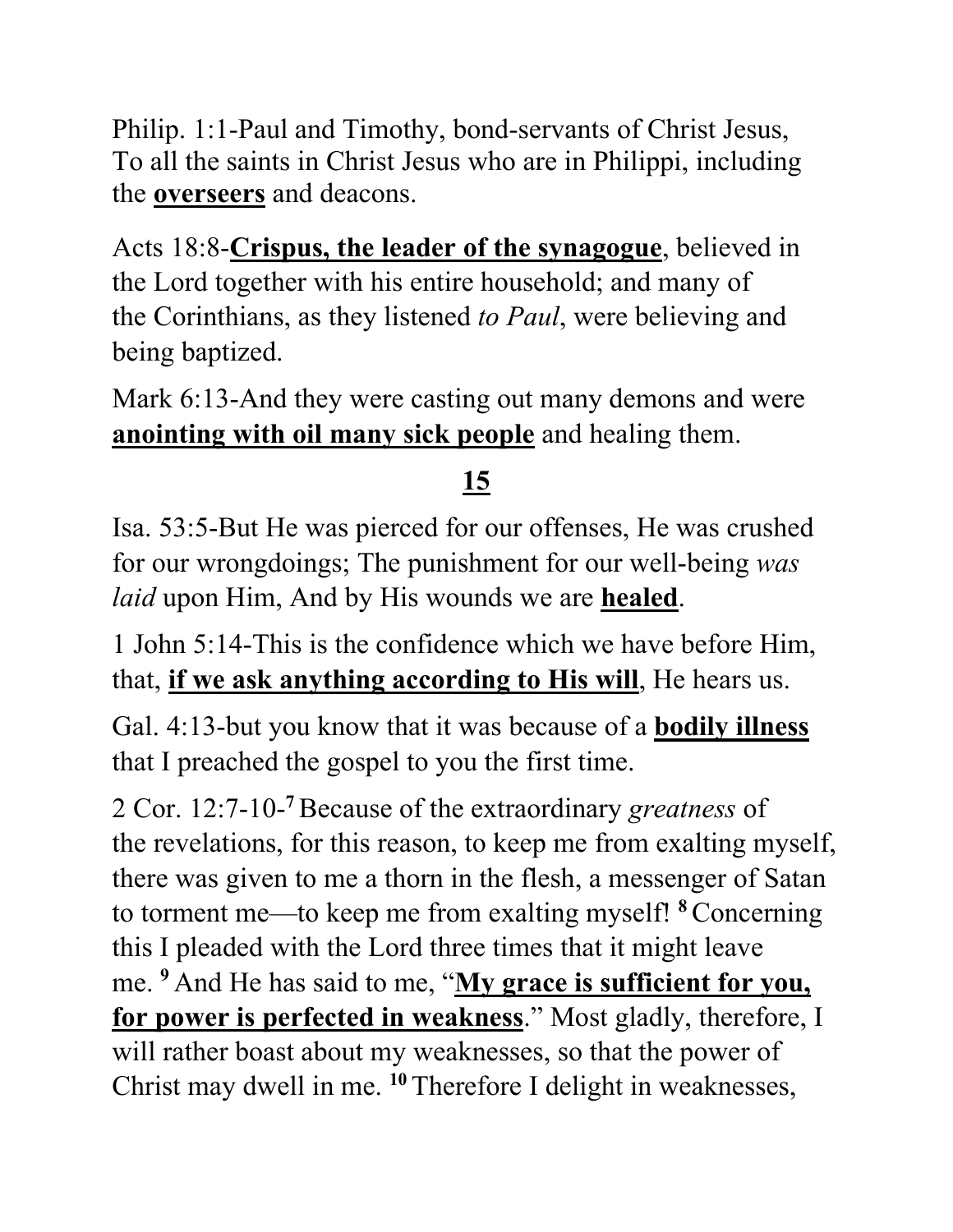in insults, in distresses, in persecutions, in difficulties, in behalf of Christ; for when I am weak, then I am strong.

1 Tim. 5:23-Do not go on drinking only water, but use a little wine for the sake of your **stomach and your frequent ailments**.

2 Tim. 4:20-Erastus remained at Corinth, but I left Trophimus **sick** at Miletus.

John 5:5-Now a man was there who had been **ill for thirty-eight years**.

John 5:14-Afterward, Jesus found him in the temple and said to him, "Behold, you have become well; **do not sin anymore**, so that nothing worse happens to you."

Job 1:1-There was a man in the land of Uz whose name was Job; and that man was **blameless**, upright, fearing God and turning away from evil.

Job 1:5-When the days of feasting had completed their cycle, Job would send *word to them* and consecrate them, getting up early in the morning and offering burnt offerings *according to* the number of them all; for Job said, "**Perhaps my sons have sinned and cursed God in their hearts**." Job did so **continually**.

Job 2:7-8- **<sup>7</sup>** Then Satan went out from the presence of the LORD and struck Job with severe **boils** from the sole of his foot to the top of his head. **<sup>8</sup>** And *Job* took a piece of pottery to scrape himself while he was sitting in the ashes.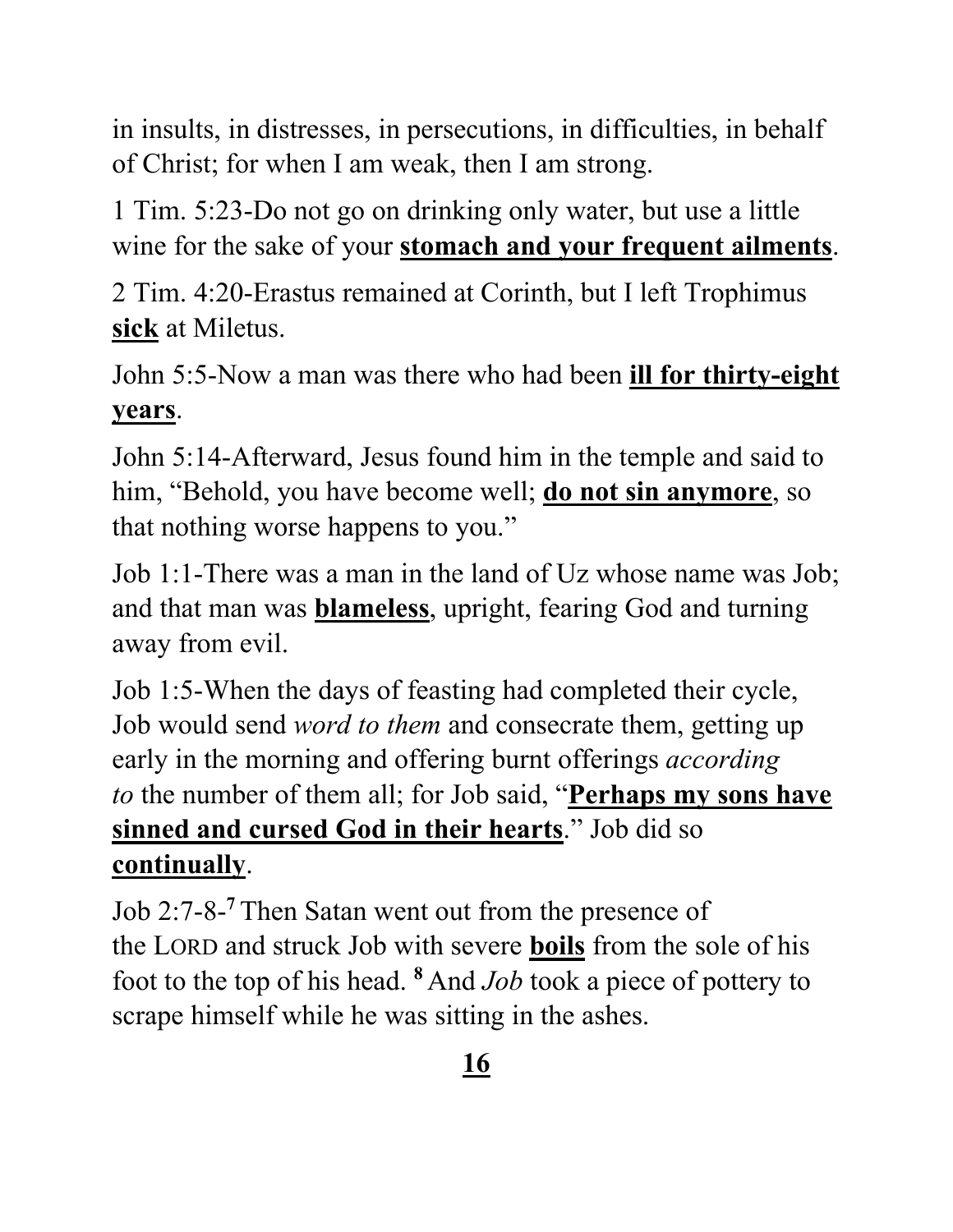1 Tim. 2:5-For there is one God, *and* **one mediator also between God and mankind**, *the* man Christ Jesus.

Matt. 5:23-24- **<sup>23</sup>** Therefore, if you are presenting your offering at the altar, and there you remember that your brother has something against you, **<sup>24</sup>** leave your offering there before the altar and go; **first be reconciled to your brother**, and then come and present your offering.

Philip. 3:9-and may be found in Him, not having a **righteousness** of my own derived from *the* Law, but that which is through faith in Christ, the **righteousness** which *comes* from God on the basis of faith

Ps. 66:18- If I regard wickedness in my heart, The Lord will not hear.

Matt. 5:23-24- **<sup>23</sup>** Therefore, if you are presenting your offering at the altar, and there you remember that your brother has something against you, **<sup>24</sup>** leave your offering there before the altar and go; first be reconciled to your brother, and then come and present your offering.

1 Pet. 3:7-You husbands in the same way, live with *your wives* in an understanding way, as with someone weaker, *since she is* a woman; and show her honor as a fellow heir of the grace of life, **so that your prayers will not be hindered**.

## **17-18**

1 Kgs. 17:1- Now Elijah the Tishbite, who was of the settlers of Gilead, said to Ahab, "As the LORD, the God of Israel lives,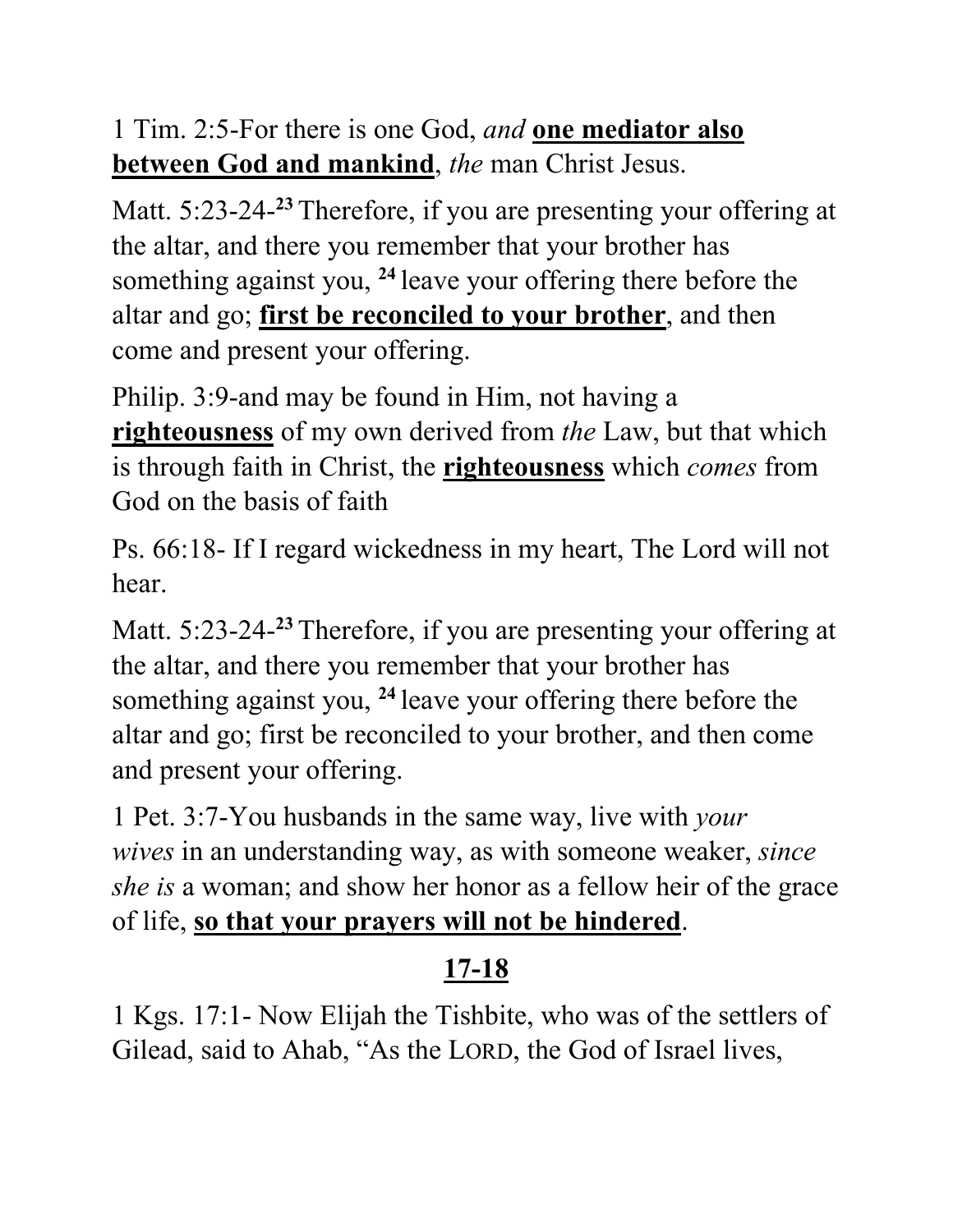before whom I stand, there shall certainly be **neither dew nor rain** *during* these years, except by my word."

1 Kgs. 18:42-So Ahab went up to eat and drink. But Elijah went up to the top of Carmel; and he **bent down to the earth** and put his face between his knees.

1 Kgs. 18:45-Meanwhile the sky became dark with clouds and wind *came up*, and **there was a heavy shower**. And Ahab rode and went to Jezreel.

Ezek. 14:14-even *though* these three men, **Noah, Daniel and Job** were in its midst, by their *own* righteousness they could *only* deliver themselves," declares the Lord GOD.

Ezek. 14:20-even *though* **Noah, Daniel and Job** were in its midst, as I live," declares the Lord GOD, "they could not deliver either *their* son or *their* daughter. They would deliver only themselves by their righteousness."

Acts 14:15-and saying, "Men, why are you doing these things? We are also **men, of the same nature as you**, preaching the gospel to you, to turn from these useless things to a living God, who MADE THE HEAVEN AND THE EARTH AND THE SEA, AND EVERYTHING THAT IS IN THEM.

1 Kgs. 19:4-But he himself went a day's journey into the wilderness, and came and sat down under a broom tree; **and he asked for himself to die**, and said, "Enough! Now, LORD, take my life, for I am no better than my fathers."

Luke 4:25-But I say to you in truth, there were many widows in Israel in the days of **Elijah, when the sky was shut up for**